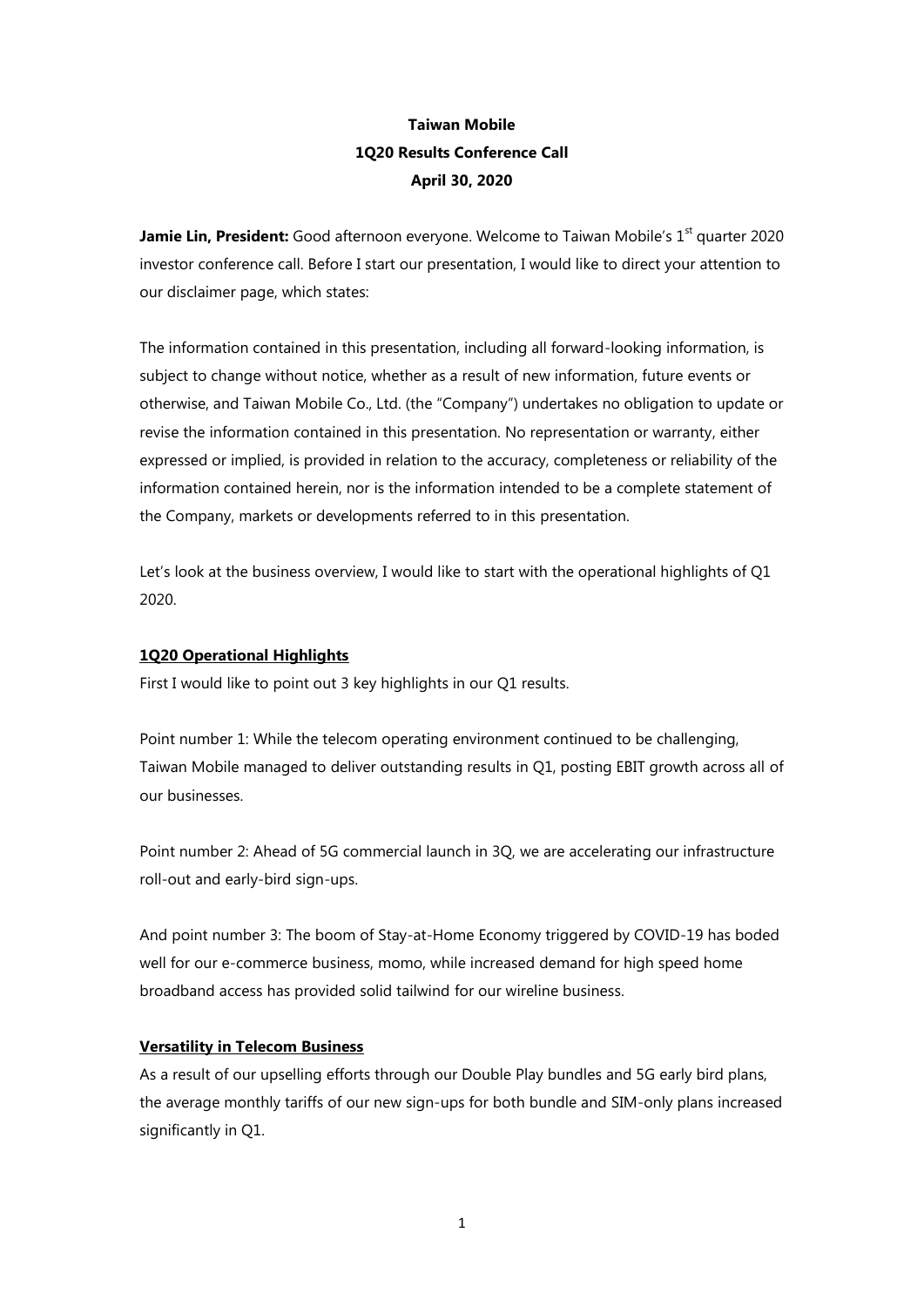On the enterprise side, demand for IoT connectivity continued to be solid with 36% YoY increase in the quarter. The enterprise wireline business which represents close to 10% of our telecom service revenue, posted a healthy 4% YoY growth, of which cloud, ICT and IoT revenues grew by 36% YoY.

#### **Resilience in Pay-TV Business**

Let's turn to Resilience in Pay-TV page. Once again, we fared better than other leading MSOs, posting a smaller loss in basic TV subscriptions and much higher broadband & DTV penetration, aided by our cross-selling efforts, especially through the Double Play product.

The percentage of customers subscribing to speeds of 100Mbps and higher improved by 6ppts from a year ago.

On the financial side, with 38% YoY decline in D&A, EBIT saw a 10% YoY growth in the first quarter.

### **momo – the Growth Engine**

Last but not least, let's take a look at momo, our star business. In Q1, benefiting from stronger demand from Stay-at-Home economy, momo's B2C revenue grew by 35% YoY as people stocked up on essential items.

Not only did the number of transactions per customer increase 14% YoY, momo also added one satellite warehouse in Q1, taking its total number of satellite warehouses to 15, 10 more than a year ago, as it continued to take more pocket share from the brick and mortar retailers while widening its lead over its peers.

Despite rising logistics costs, momo's e-commerce EBIT grew by 45% YoY, which is higher than its revenue growth, thanks to margin expansions. That helped momo set a significant milestone in our group, scoring No.2 in bottom line contribution, outpacing Pay-TV two quarters in a row.

# **Superior Overall Performance**

And finally, I would like to end my section of the presentation with the Superior Overall Performance slide, which shows in Q1, Taiwan Mobile delivered the best results among the Big 3, posting YoY growth in revenue, EBIT, and net income. Our guidance achievement ratio was also the best among the three major players.

Now with that, let me turn over the presentation to Rosie for our financial overview.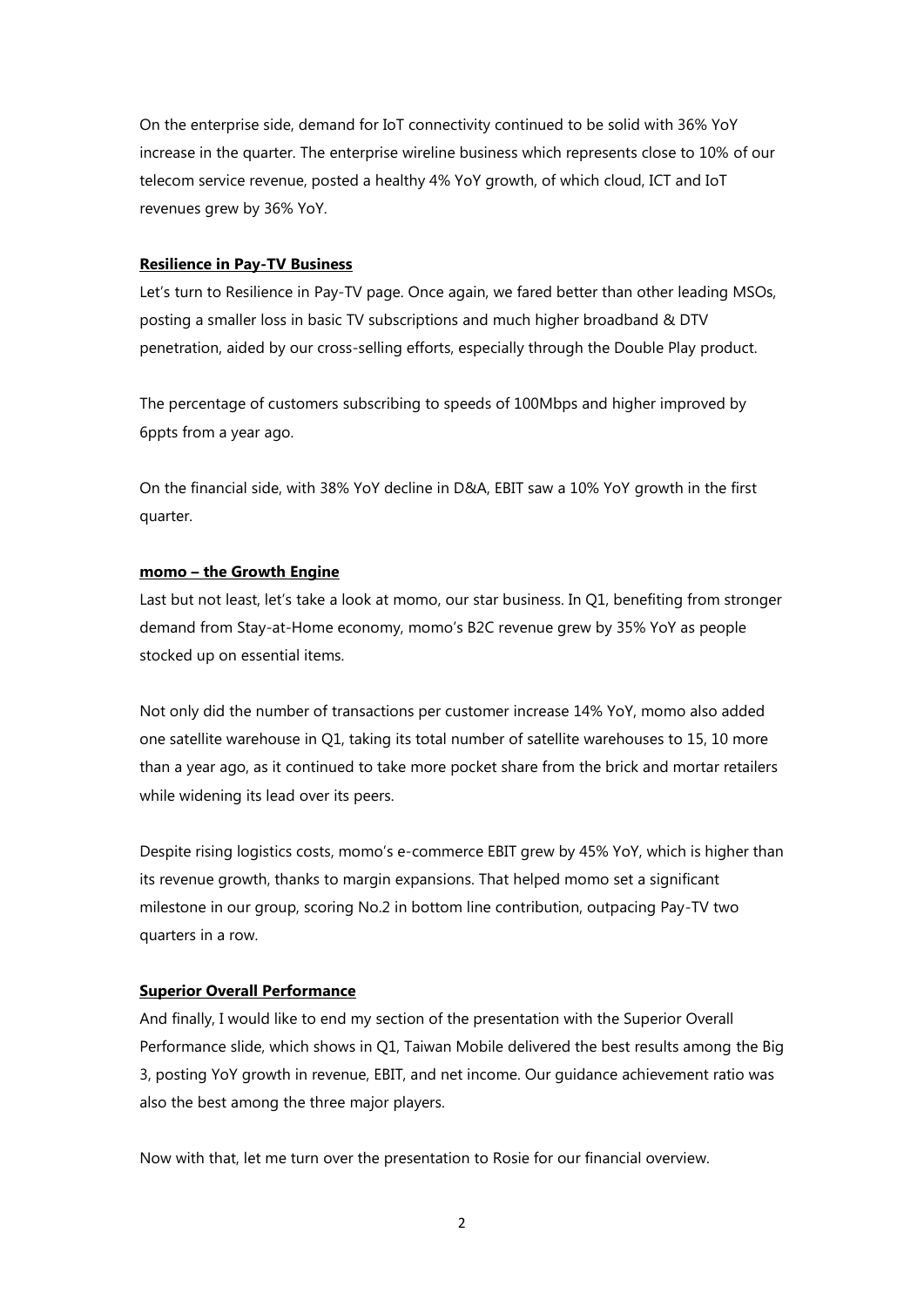# **Performance by Business**

**Rosie Yu, CFO & Spokesperson:** Good afternoon. Let's look at the Performance by Business on page 10. In the first quarter, these businesses have proven to be resilient even in times of COVID 19 crisis.

In the  $1<sup>st</sup>$  quarter of 2020, our consolidated revenue grew by 7% YoY, mainly driven by momo's robust e-commerce revenue growth.

While telecom and cable TV EBITDA declined YoY, at the EBIT level, both showed YoY growth, as D&A continued to taper off. Therefore, all three major businesses saw YoY growth in EBIT, and the rate of growth accelerated to 6% vs. previous quarter.

Let us move to the results summary page.

### **Results Summary**

Overall, our operating income for all major businesses exceeded guidance in 1Q20. Non-operating expenses came in lower-than-expected on account of lower interest expenses. As a result, net income exceeded our  $1<sup>st</sup>$  quarter guidance by 12%.

#### **Balance Sheet Analysis**

Now let's look at the balance sheet.

On the asset side, concessions surged after making the payment for the 5G spectrum in February.

On the liability front, to lock in long-term capital in a low interest rate environment, we completed the NT\$20bn corporate bond issuance during the quarter with maturities ranging from 5 to 10 years at interest rates ranging from 0.64% to 0.72%. Accordingly, gross debt saw a YoY increase to NT\$67bn in 1Q20. Despite taking on more debt after the 5G spectrum auction, net debt to EBITDA only rose to 1.81x while interest coverage ratio further improved.

As for shareholders' equity, the increase in paid-in capital and capital surplus is reflective of the conversion of our convertible bond, which had an outstanding balance of only NT\$0.93bn at the end of 1st quarter.

#### **Cash Flow Analysis**

Now let's look at the Cash Flow. In 1Q20, the YoY increase in operating cash flow was due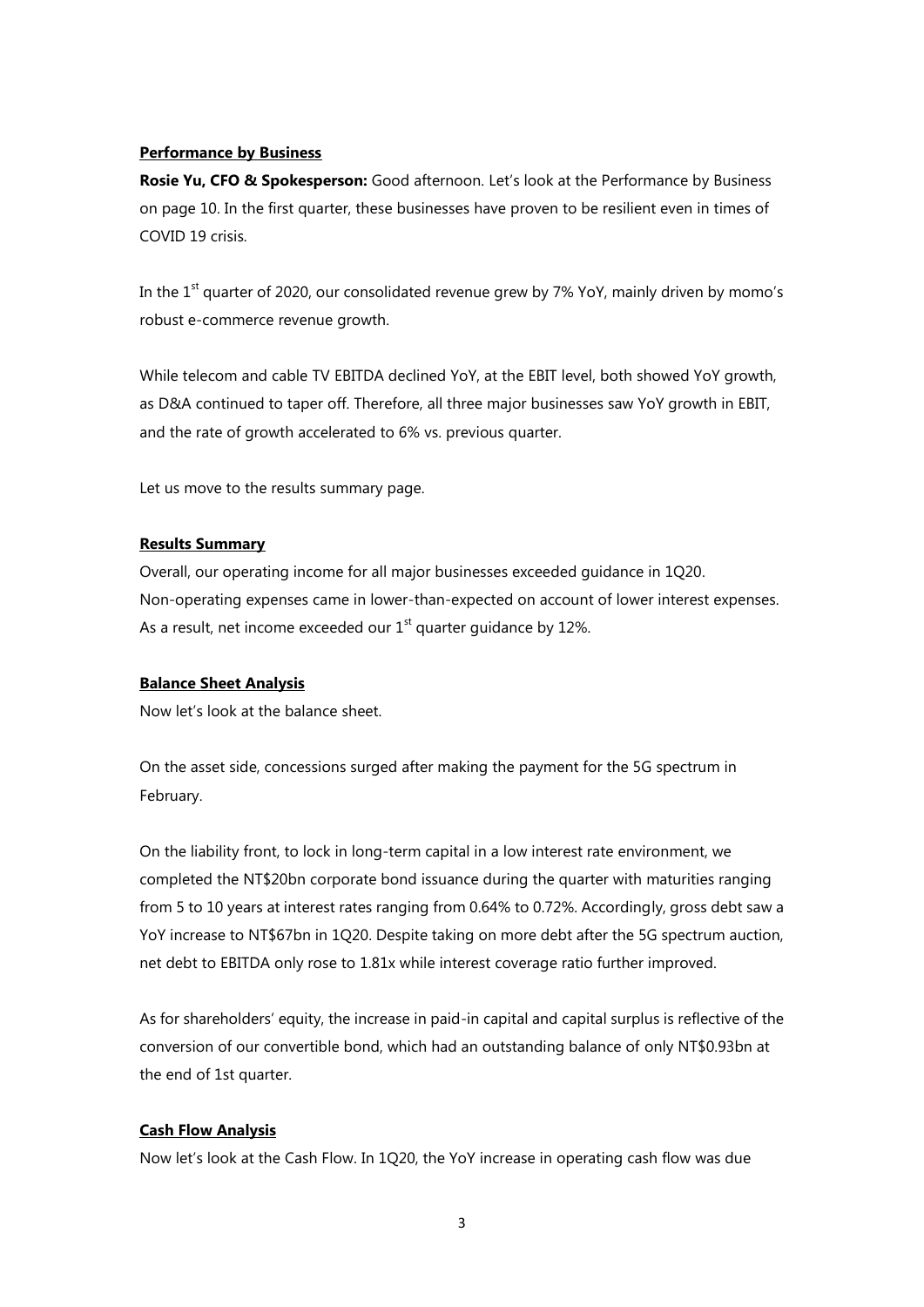mainly to the undersupply of iPhone 11 amid the pandemic, which resulted in the decrease in mobile handset inventory. The QoQ increase stemmed from higher outflows in 4Q19 as momo's 3Q payables were delayed into 4Q.

Investing cash outflow surged as we spent NT\$30.66bn to acquire 5G spectrum.

On the financing front, to pay for the 5G license fees, NT\$24.09bn was raised through short-term bank borrowings and corporate bond issuance.

With capex falling YoY as we approached the tail-end of 4G investment cycle, free cash flow calculated with pre-IFRS 16 operating cash flow, excluding 5G licensing fees, reached NT\$6.56bn, up 20% YoY.

Let me turn the presentation over to Jamie for event updates and key message.

### **Event Updates: 2019 Earnings Distribution**

**Jamie**: Thanks Rosie. So let's take a look at Event Updates. With lower visibility into the broader economic outlook, the Board has proposed to pay DPS of NT\$4.75, ie 70% of our 2019 free cash flow. That translates into around 4.4% dividend yield, based on today's closing price, same level as a year ago.

#### **Awards and Recognition**

Next I'd like to turn to the Awards and Recognition page. This page summarizes the awards and recognitions we received during the quarter, for your reference.

## **Key Message**

Finally, to wrap up our presentation, here is the key message we would like for you to take away.

B2C e-commerce as well as subscription-based wireless, broadband and enterprise solutions are increasingly essential to everyday life under this new normal. As such, we are better poised for the extended stress on the economy caused by COVID-19.

Secondly, investing in critical areas like 5G, broadband, and e-commerce remains our top priority as we accelerate growth and our transformation into a 'Tech+Telco' group. At the same time, we will strive to resume FCF stability in a sound manner so that we could uphold our commitment to shareholders.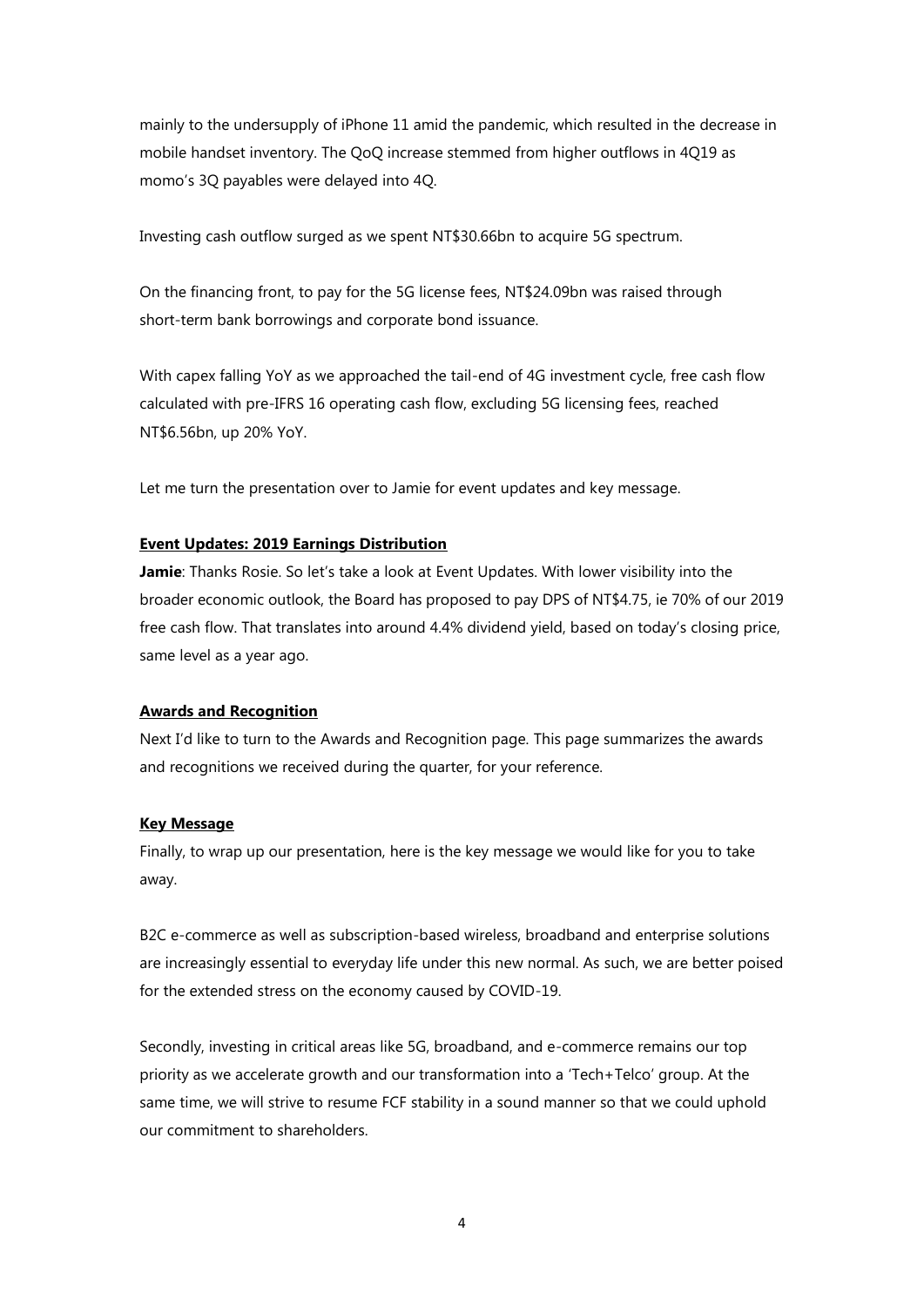With that, I would now open the floor up for Q&A session

#### **Q&A**

**James Wang, UBS: So my first question is about how you're looking to position the 5G products. In Taiwan, most customers are accustomed to unlimited data plans in 4G. In 5G, how do you entice customers to pay a bit more for this new product? The second question is about the government subsidy fund, that's looking like it's going to be about TWD 60 billion. When do you think that's going to be in place and how do you think that's going to help operators like ourselves?**

**Jamie:** So in terms of positioning the 5G product, right now, it looks like there is a sort of consensus in the marketplace. The Big 3 players are all offering early bird packages at around TWD 1,400 tariffs, and right now, we're seeing pretty healthy early bird sign-ups from our customer base. Hopefully with 5G, ARPU erosion will happen a bit slower than 4G. For your question number two, there has been some sort of framework in terms of these subsidy funds, but so far, we haven't received any confirmed details. We'll need to wait until things are clearer, to be able to share that with you guys.

**Neale Anderson, HSBC: Two questions please. The first is on the mobile service revenue, down 9% YoY or 7%, depending on the accounting standard. I wonder if you have any better visibility for when that might start to stabilize? The second question is on the D&A. You've been able to offset the impact for both Pay-TV and mobile with lower depreciation and amortization in the first quarter. Do you expect that to continue, that lower D&A into the third quarter, and then we get some of the 5G costs coming through? Is that how you're thinking about it?**

**Jamie:** So in terms of mobile service revenue decline, in the recent quarters we have been observing a stronger preference for SIM-only plans from customers that are renewing their contracts with us. We suspect that's due to this period leading to 5G. More customers are waiting to buy 5G phones instead of investing in 4G phones. So in this period, we do not want to use heavy subsidies to entice them to buy 4G phones, only for them to come back in a few quarters and say that they really wanted a 5G phone. So that is why we're observing a larger-than-peers mobile service revenue decline. But if you look at our bottom line, we are actually doing much better than our peers. And yes, we're expecting it to stabilize within the next 2 quarters, especially when 5G rolls around. The people that are waiting to upgrade to 5G phones will be then increasingly up for a phone bundle plan. In terms of D&A, I'll let Rosie speak a little bit on it.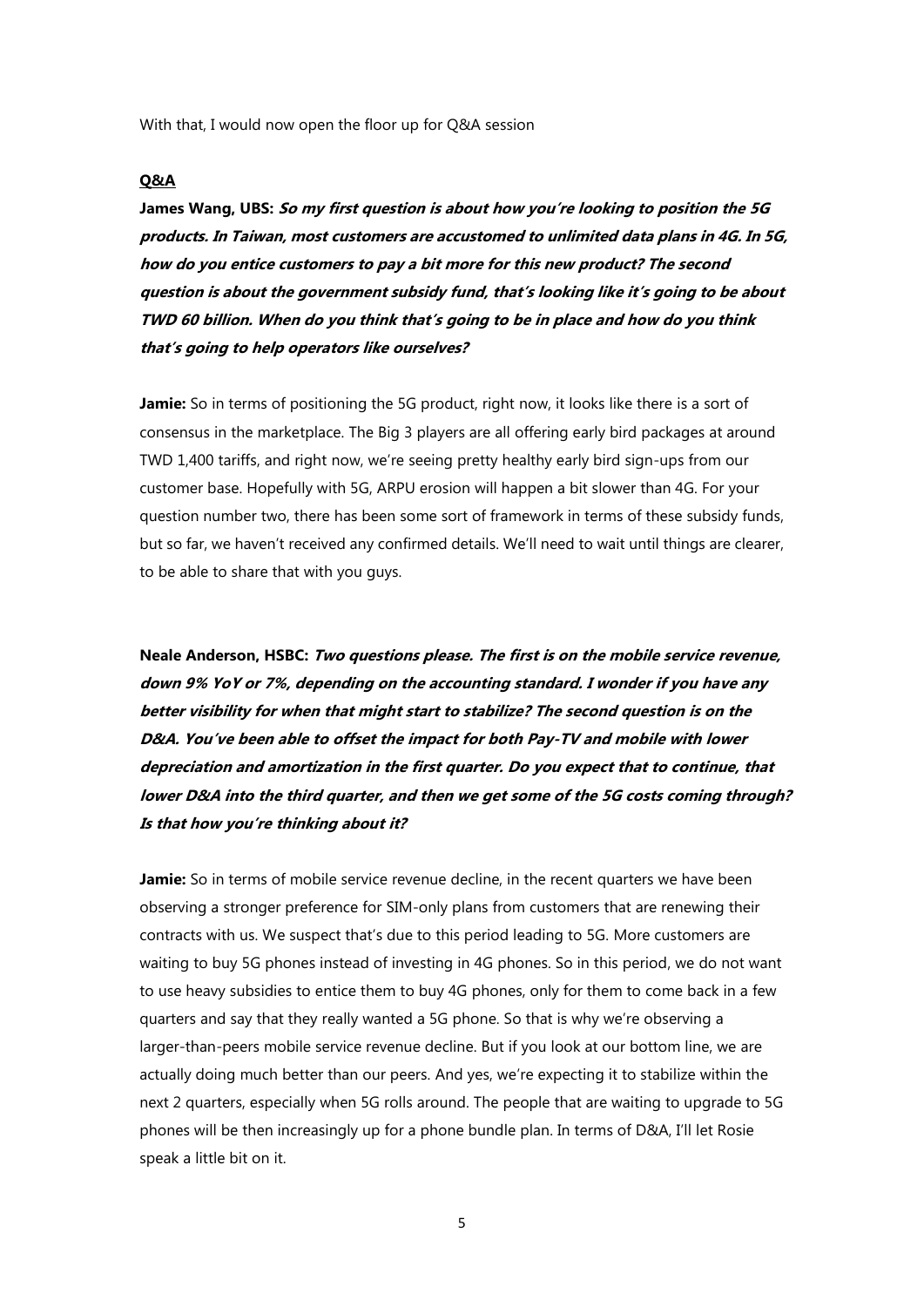**Rosie:** Well, D&A, after the 5G launch, will go up inevitably as you can imagine. So that will be a fact in the second half of this year.

**Jack Hsu, SinoPac Securities: I have 2 questions. My first question is, do we have any goal for 5G subscribers by the end of 2020 and 2021? My second question is, right now we see few 5G phones in the market. I'm also convinced that if there are not enough 5G phones, the 5G environment cannot be built easily. Do we see any sign that there will be more 5G phones available publicly in the second half of 2020?**

**Jamie:** Regarding the goal for 5G subscribers, all we can say is, we're aiming to increase our market share in the 5G market. But it really depends on the speed that the market adapts to this new technology. Right now it's hard for us to comment exactly on the absolute number of 5G subscribers that we're targeting to acquire. For the second question in terms of 5G phones, based on the information we're getting from the OEMs, it looks like there will be around 20 SKUs by the end of the year. We suspect that there will be enough variety for the endconsumers that want to upgrade to 5G. They will have great plans to choose from. And based on our understanding, there will be high-end, mid-level, and low-end phones, so it'll have enough options to serve different segments of the market. I hope that answers your question.

**Jack:** Yes. Just one follow-up question. What's the average price of the phone? Will the average price be below USD 500?

**Jamie:** Based on our understanding, there will be products in the \$500 or less range. There will also be products in the \$500-\$1,000 range. And of course, products above the \$1,000 range. So really, there will be options for everybody.

**Billy Lee, Credit Suisse AG: I've got 3 questions. The first one is, can you talk about your dividend policy? I noticed that the dividend is down for the first time in quite a while. What's going to be the dividend policy going forward? Is it based on free cash flow? Or is it going to be based on the earnings per share? The second question is about the 5G launch. So far, has the launch been affected by the COVID-19 outbreak? And how many base stations are you going to build this year? The third question is, could you provide us an update on your cooperation strategy with potential partners like Taiwan Star and APT?**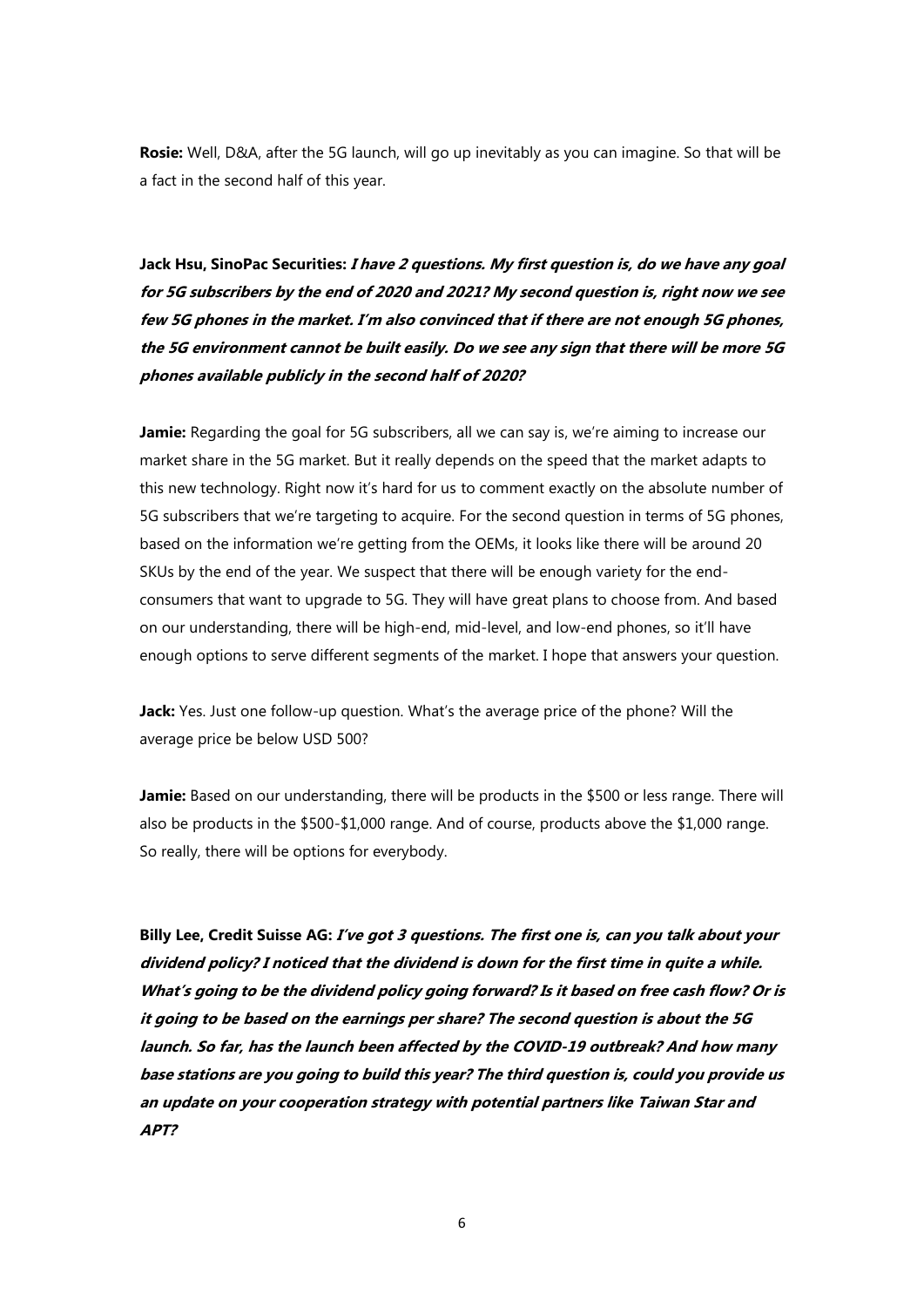**Rosie:** Let me answer your dividend policy question first. This year is a very difficult year for the Board to make a decision on the dividend. As you all understand, the COVID-19 brings a lot of uncertainty. So just as Jamie mentioned, with lower visibility into the broader economic outlook, the Board has proposed to pay an DPS of TWD 4.75. Looking forward, I have no answer for you but we are very committal to a stable dividend policy. However, given current situations, we think it could be in the best interest of the shareholders to pay TWD 4.75 this year. But for the future, I don't have a clear answer for you because if you look back, the DPS not only hinges on EPS or free cash flow. It depends. So it's always decided by the Board every April.

**Jamie:** In terms of 5G base station, right now we're looking to build as aggressively as, if not more aggressively than, all of our peers, leading into the early deployment of 5G. In terms of the exact number of base stations, it's sort of a strategic decision so please forgive me for not being able to share the exact number of base stations. In terms of collaboration with smaller players, all I can comment is that the industry is always talking; we're always talking to each other in terms of what kind of collaboration we can have. Right now, nothing is set in stone yet. So please allow me to provide no comment for now and when we have a more solid progress, please be assured that I will share them with you.

**Billy:** Sure, thank you. Just another question. Earlier I raised a question about the impact of COVID-19 on the 5G launch schedule. Are you seeing any impact so far?

**Jamie:** Right now, we're seeing no impact. If anything, countries that are hit harder by COVID-19, especially those that are in lockdown, their 5G rollout activities have been slowed down. That makes equipment more readily available for countries like Taiwan so right now, I think things are neutral.

# **Jack Hsu, SinoPac Securities: Just 2 questions. My first question is, will the company add more stores in Taiwan? Will that help the development of TWM's future? My second question is, what are our tariff plans for 5G in 2020?**

**Jamie:** Right now, if you look at telecom players, especially among the Big 3, all of us are in the process of consolidating our stores. But if you look at Taiwan Mobile, we're actually reducing fewer stores than our Big 3 peers. So essentially, we're stabilizing in terms of our store numbers. Going forward, will we add more stores again? It really depends on the 5G take-up speed and the need for us to invest in some of the local, faster growing markets. So right now, that's an option but we haven't committed to any strategies yet. In terms of 5G rate plan, like I